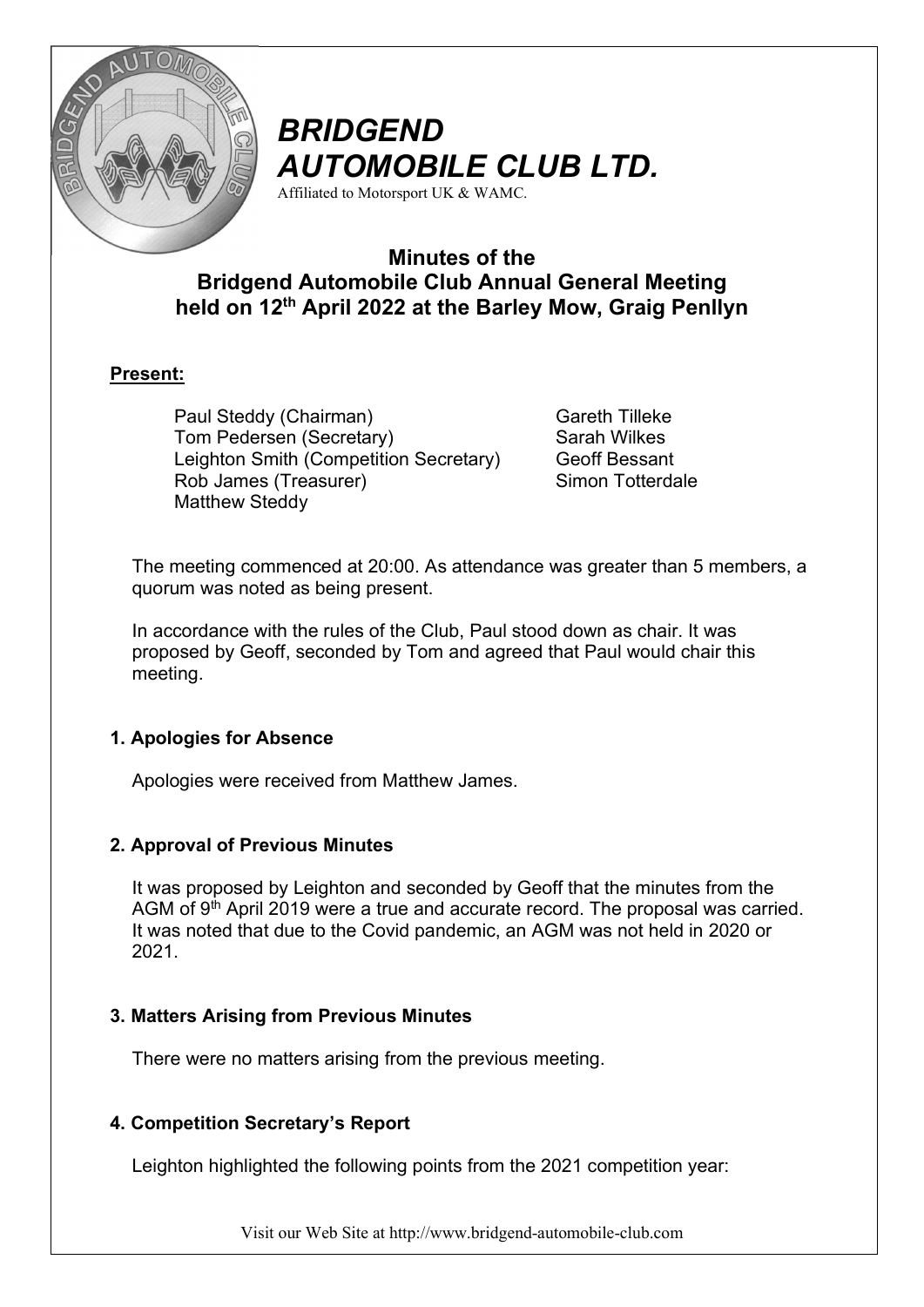- Due to Covid, there were only 4 events held at the end of the year.
- The events ran well with the new electronic system of sign on which will continue for future events.
- There had been issues with the timing gear so a new system has been purchased.
- Due to Covid, there has been no championship awards for the last two years.
- During Covid, spectators had been excluded from the venue. Going forward it was agreed that spectators would be allowed but not pemitted to park within the venue.

Paul proposed a vote of thanks to Leighton and the Team for their considerable effort during the year. This was seconded by Gareth and agreed by the meeting.

### 5. Treasurers Report

Rob James provided the following report for the meeting:

- The accounts for the period ending 31st December 2021 are available for signing at this meeting and will then be filed at Companies House. A copy is available at this meeting for inspection if required.
- The club was reasonably active in 2021, once the Covid restrictions had eased, and ended the year with a Balance Sheet of £16,269 compared to £15,445 in 2020, so a reasonable increase bearing is mind we had also purchased new timing equipment as below.
- The timing equipment was purchased in December 2021 for £1,290.00 which is proving to be very good.
- All events are now entered and paid for online which is making administration of the receipts very easy, and also not having to deal with cash at the events is a massive benefit.
- In August 2021 a deposit of £10,000 was made into a fixed interest savings account with Aldermore which is producing a return of 0.85% AER.
- As Treasurer I produce regular reports for committee meetings showing current balances, revenue, and expenditure for each period.

Paul proposed a vote of thanks to Rob for his work during the year. This was seconded by Tom and agreed by the meeting.

### 6. General Discussion

The following points were discussed:

At this time, it was agreed not to pursue Aston Martin as a venue.

### 7. Notices of Motion

No Notices of Motion were received.

Visit our Web Site at http://www.bridgend-automobile-club.com